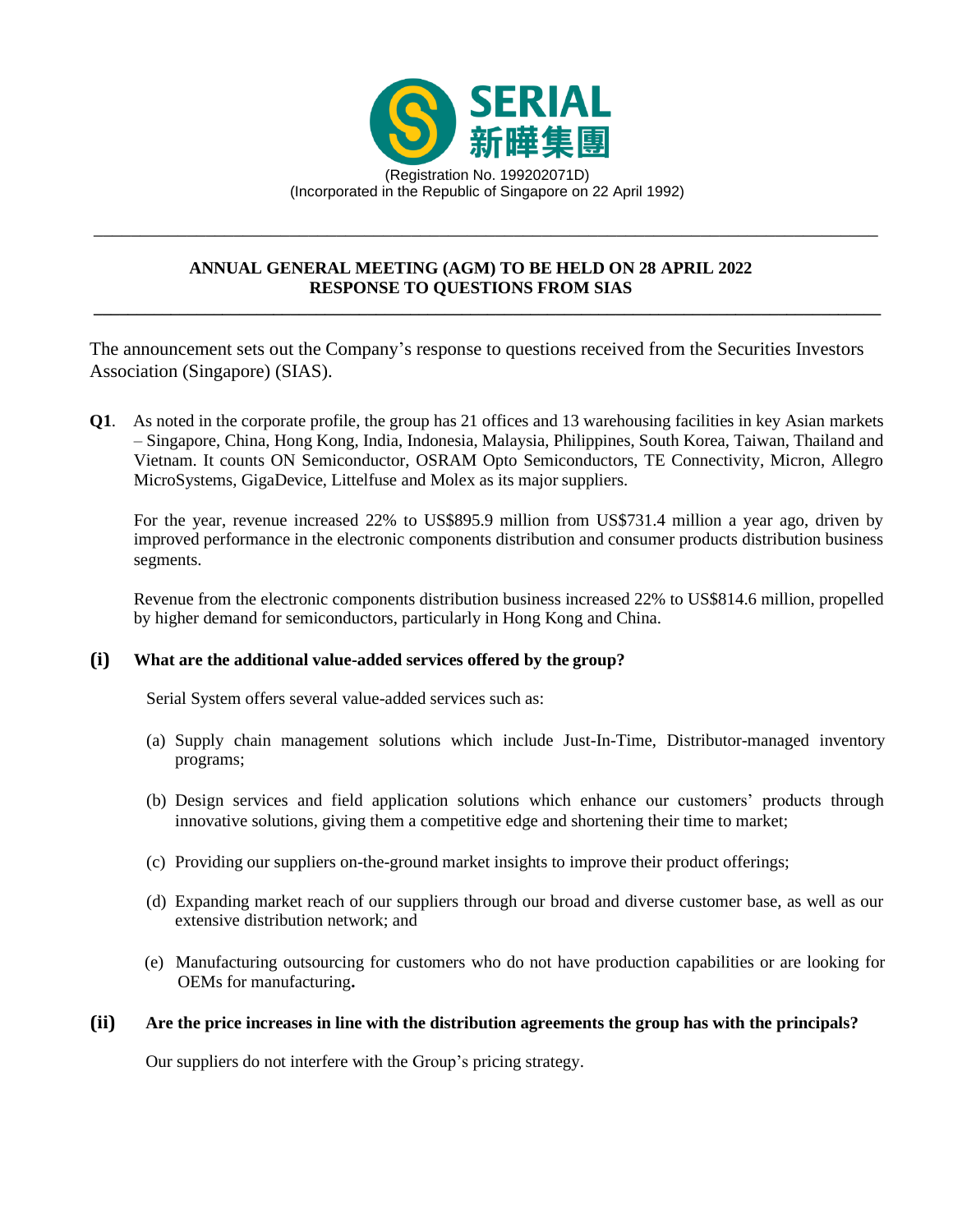## **(iii) Given the "unprecedented shortage of chips worldwide", the high demand for components is a result of firms rushing to stockpile high-demand chips. In management's opinion, how sustainable is this trend? What adjustments has the group made to its operations?**

- (a) We believe that this trend will continue to hold for the near future as the whole manufacturing supply chain is in shortage, from raw materials to lack of capacity in wafer fabs;
- (b) The demand for chips, which has been driven to an all-time high, is not due solely by firms stockpiling chips. Other longer-term factors include the global shift towards work-from-home measures amid the COVID-19 pandemic, the rapid adoption of autonomous and electric vehicles, IoT, 5G, data centres and the infrastructure required to support these technologies, as well as increased demand for Crypto-mining machines. These trends will buoy demand even as chip manufacturers increase production capacity and the shortage of chips eases; and
- (c) Our strong logistics and operations network in Asia Pacific is well equipped to handle the current situation. We are closely monitoring the situation, and have the ability to quickly scale up our backend operations if required.

### **(iv) What is management's strategy to secure in-demand inventory from its suppliers?**

We work closely with our suppliers/customers to ensure that accurate forecasts and purchase order backlogs are in place. We also have long-term supply contracts with some of our suppliers to ensure supply continuity.

### **(v) The consumer products distribution business shows promise, growing by 40% to US\$73.6 million. However, this is approximately 8% of the group's total revenue. Japan accounts for 0.5% of the total revenue. What is the potential of the consumer products distribution business? Does the group have the necessary manpower and capital to scale this up? In addition, Japan is a mature consumer market. How does the group intend to scale up in Japan and how is it competing against the incumbents?**

The total available market in Asia for our key suppliers under the consumer products distribution business group easily exceeds US\$1B. This provides significant room for growth within this market segment, which can come about organically (regional expansion in ASEAN countries) as well as through M&A in the region. We will continue to add resources to the business as and when necessary.

Japan is a relatively new market to us, having started operations in mid-2021 amid the COVID-19 lockdown. While it is a mature market, it can certainly accommodate new players like us. We plan to differentiate ourselves by bringing new product offerings and bridging the current gaps in the market.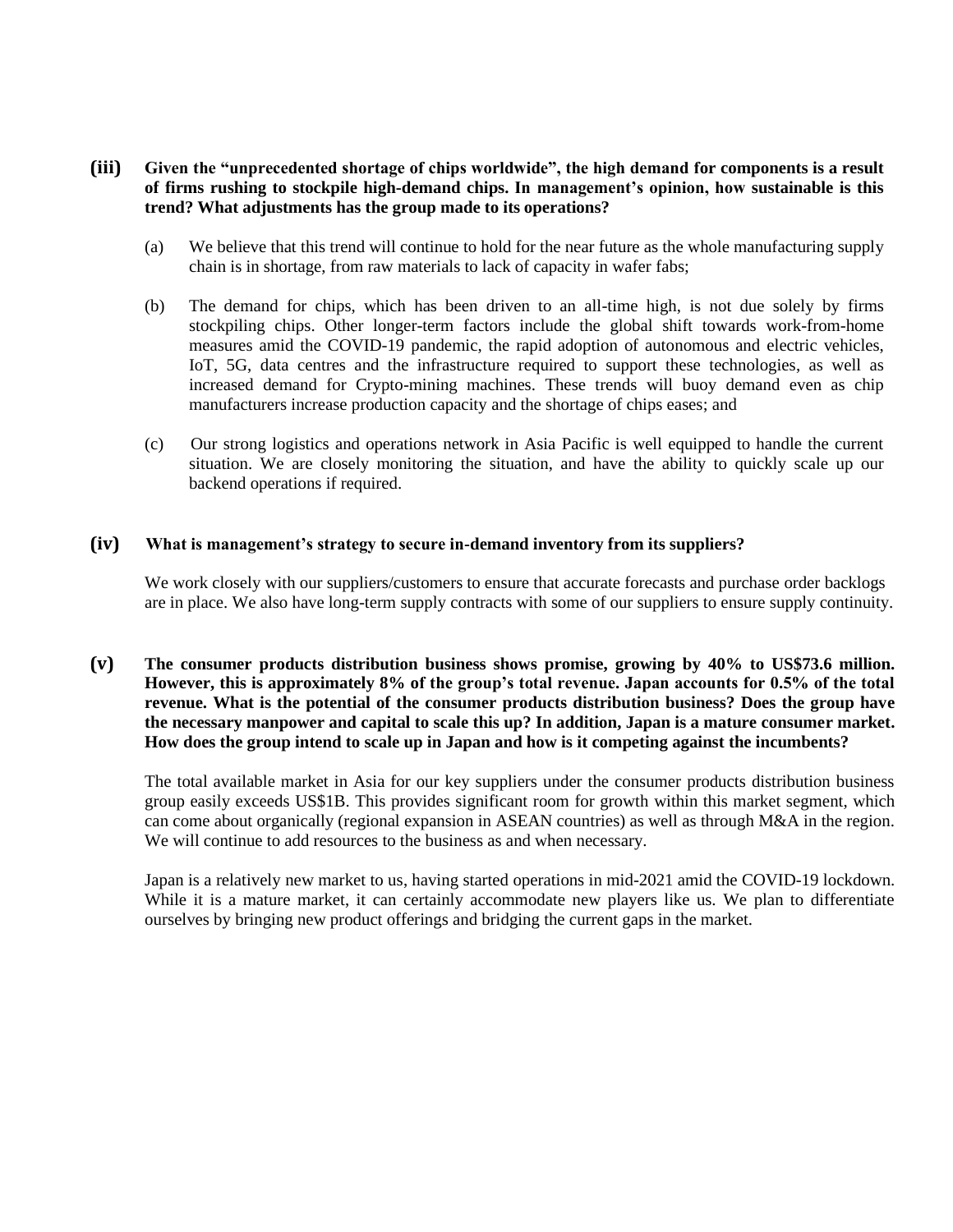**Q2.** As shown in Note 40(a) Segment information: Operating segments, the group has three operating segments with the smallest being "Other businesses". The company has described the activities of "Other businesses" as follows:

*Other businesses include investment holding and trading, investment holding and rental of investment properties, hospitality and healthcare solutions, assembly and distribution of medical devices and ethylene oxide sterilization, manufacturing of medical disposables and surgical supplies, provision of project financing in the form of leasing, hire purchase, factoring and loan, trading and distribution of consumer products, communications and power line construction, manufacturing, sale and leasing of industrial and security robots and automated guided vehicles, and provision of artificial intelligence and robotic solutions and services for security, delivery and mobility applications, provision of security services and management of commercial and industrial estate, retail sale of beverages and manufacturing and retail sale of organically grown health products.*

As shown in Note 40, "Other businesses" contribute 0.9% of the group's total revenue while accounting for \$58.3 million or 13.6% of the group's total assets.

Segment loss from other businesses was \$(545,000), with the share of results of associated companies reporting \$(687,000).

| <b>The Group</b>                                               | Electronic<br>components<br>distribution<br><b>US\$'000</b> | Consumer<br>products<br>distribution<br><b>US\$'000</b> | Other<br>businesses<br><b>US\$'000</b> | Inter-segment<br>eliminations<br><b>US\$'000</b> | Total<br><b>US\$'000</b> |
|----------------------------------------------------------------|-------------------------------------------------------------|---------------------------------------------------------|----------------------------------------|--------------------------------------------------|--------------------------|
| 2021                                                           |                                                             |                                                         |                                        |                                                  |                          |
| Sales - external                                               | 831,931                                                     | 73,601                                                  | 7,972                                  | (17, 611)                                        | 895,893                  |
| Segment results - operating<br>profit/(loss)                   | 17,580                                                      | 636                                                     | (545)                                  |                                                  | 17,671                   |
| Unallocated gain                                               | 6                                                           |                                                         | 9                                      |                                                  | 15                       |
| Finance income                                                 | 757                                                         | 381                                                     | 2,459                                  | (1, 272)                                         | 2,325                    |
| Finance expense                                                | (4, 306)                                                    | (741)                                                   | (1, 479)                               | 1,272                                            | (5, 254)                 |
| Share of results of associated<br>companies (after income tax) | 27                                                          | $\overline{2}$                                          | (687)                                  |                                                  | (658)                    |
| Profit before income tax                                       |                                                             |                                                         |                                        |                                                  | 14,099                   |
| Income tax expense                                             |                                                             |                                                         |                                        |                                                  | (1, 510)                 |
| Profit after income tax                                        |                                                             |                                                         |                                        |                                                  | 12,589                   |
| Segment assets                                                 | 403,112                                                     | 40,072                                                  | 58,281                                 | (73, 405)                                        | 428,060                  |
| Investments in associated<br>companies                         | 1,879                                                       | 2,241                                                   | 4,616                                  |                                                  | 8,736                    |
| Deferred income tax assets                                     |                                                             |                                                         |                                        |                                                  | 1,001                    |
| Consolidated total assets                                      |                                                             |                                                         |                                        |                                                  | 437,797                  |
| Segment liabilities                                            | 96,676                                                      | 16,037                                                  | 50,474                                 | (73, 405)                                        | 89,782                   |
| <b>Borrowings</b>                                              | 144,832                                                     | 20,558                                                  | 18,818                                 |                                                  | 184,208                  |
| Current and deferred income tax<br>liabilities                 |                                                             |                                                         |                                        |                                                  | 2,412                    |
| Consolidated total liabilities                                 |                                                             |                                                         |                                        |                                                  | 276,402                  |

*(Source: company annual report)*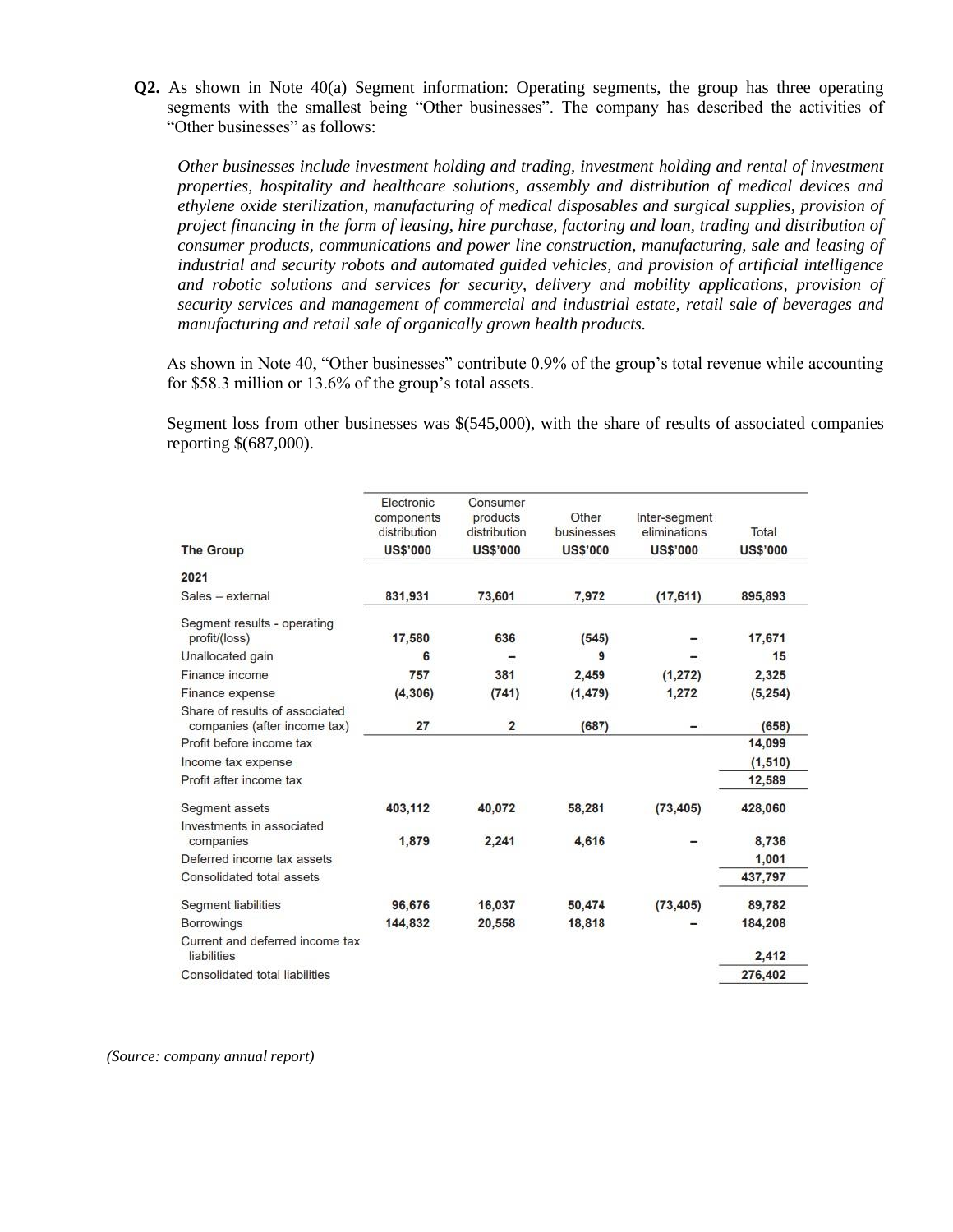### **(i) What are the long-term returns achieved from the "other businesses" segment? Is there a robust investment framework to guide the group's investments so that the group remains focused?**

Contract Sterilization Services Pte Ltd, a wholly-owned subsidiary of the Group, operates in the healthcare space – which provides attractive gross margins relative to our electronics business. Serial Multivision Pte. Ltd., another wholly-owned subsidiary of the Group, offers resource planning and supply chain software solutions to the hospitality and healthcare industry. Both companies continue to deliver stable return for the Group. The Company is continually looking for avenues to scale this part of our business.

Our investment philosophy is guided by:

- (a) Whether we are able to add value to our investments by leveraging our knowledge and expertise in product distribution, as well as our extensive network in Asia Pacific to increase distribution points, customer base and product partners. We also look for synergy between our investments and our core business. As examples, the investee companies can work with us through (i) procurement of electronic components from us, (ii) outsourcing their manufacturing to us or our existing partners or (iii) giving us the rights to distribute their products;
- (b) Spotting new trends in the market which offer potential capital gain opportunities within a 5-year timeframe; and
- (c) Ongoing efforts to build alternate businesses to electronic components and consumer products distribution. This has always been part of our diversification strategy to provide new market opportunities and additional income streams for the Group with a view to enhancing shareholders' value over the long term.

### **(ii) What is the level of oversight of the board and by management?**

The Board deliberates and makes decision on any investment that exceeds US\$1 million. This is a prudent measure relative to our Group's net tangible assets of about US\$158 million as at 31 December 2021.

Quarterly updates are provided by the management team to the Board in these investments.

**(iii) In particular, the group is involved in litigation with Musang Durians Frozen Food (M) Sdn. Bhd. for the breach of the terms of the shareholder agreement and seeks to recover the outstanding loan amount and unpaid interest totaling RM15.45 million. Can the company help shareholders understand if there is any synergy between durian products trading and electronic components distribution? If not, what was the rationale to invest in this? What is the current status of Musang Durians Frozen Food and the state of the relationship with the management team?**

While there is little synergy to the electronic components distribution business, the intention was to export and distribute durian and durian related products to China. The management team was of the view, at that time, that our strong network and relationship in China would be relevant to this export and distribution business of a product with growing demand in a huge Chinese market.

Musang Durians Frozen Food (M) Sdn. Bhd. ("MDFF") is currently inactive. As detailed in our announcement "Announcement of Litigation" on 14 March 2022, we have commenced legal proceedings in the High Court of Malaya at Kuala Lumpur, Malaysia against MDFF for RM15.45 million (US\$3.68 million) ("Claim") and its managing director and 40% shareholder of MDFF for RM7.73 million (US\$1.84 million), being 50% of the Claim guaranteed by him.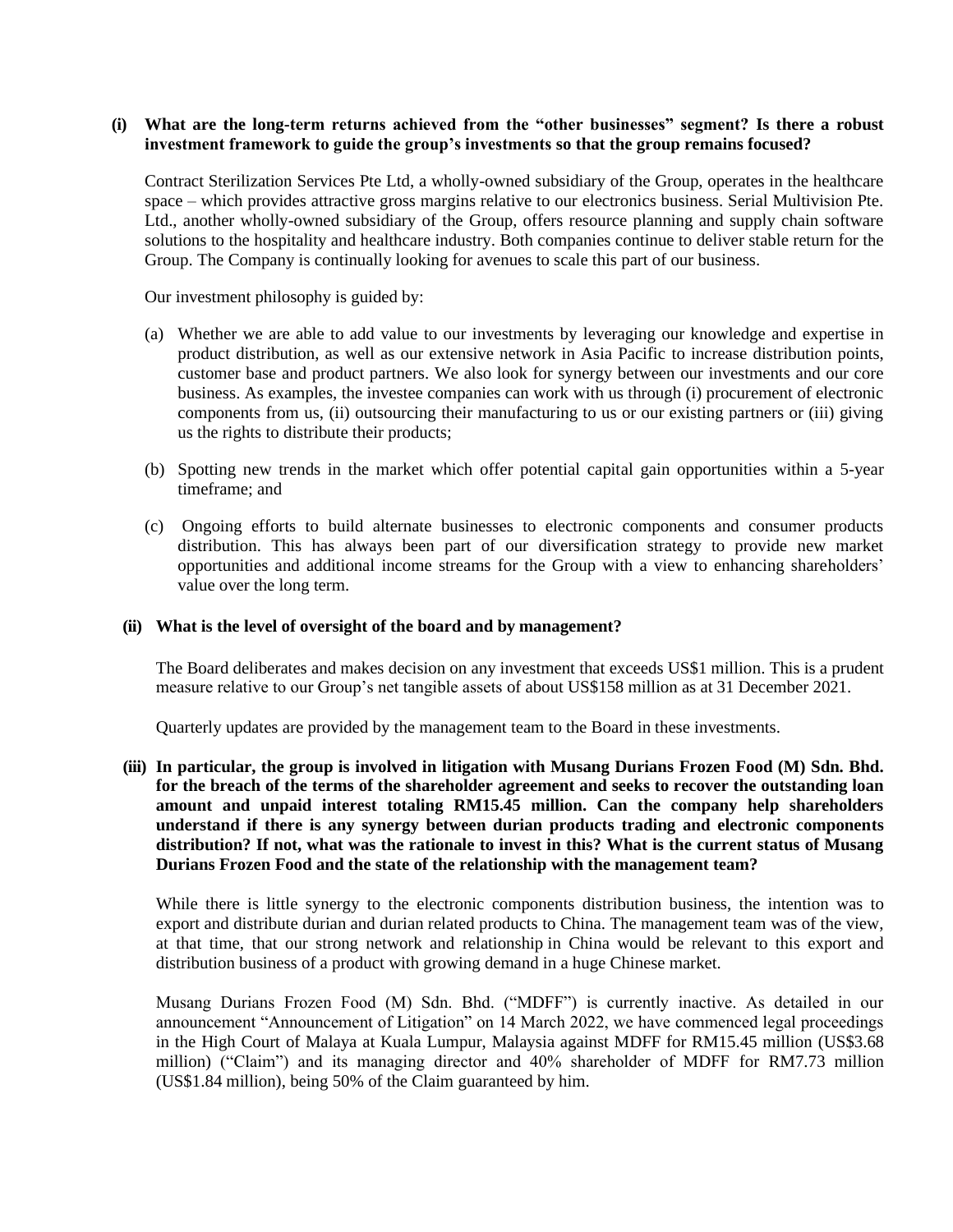### **(iv) Would the board consider it timely to carry out a strategic review with the goal of streamlining and divesting the group's other businesses and to focus on the core business of electronic components distribution?**

Our electronic components distribution business continues to be our focus. We will actively review our existing businesses and investments so as to seek opportunities to unlock and enhance value for our shareholders.

**Q3.** As disclosed in the corporate governance report, the company has an in-house internal audit function that reports directly to the audit committee (AC). For the year under review, the internal auditor (IA) has unrestricted access to all of the group's documents, records, properties and personnel.

The IA is independent of the activities it audits. The IA is a certified internal auditor with relevant qualifications and experience. As noted in the corporate profile, the group has 21 offices and 13 warehousing facilities in several key Asian markets, and over 5,000 customers. Revenue for the year was US\$895.9 million.

### **(i) Can the AC confirm that the group's in-house internal audit function is a single individual?**

The AC confirmed that the Group's in-house internal audit function was carried out by a single certified internal auditor with relevant qualifications and experience.

### **(ii) On what basis did the AC consider that the IA function was adequately resourced?**

In assessing whether the IA function is adequately resourced, the AC has considered the following factors:

- (a) Annual budget and resource requirements from the internal audit plan that was presented by the internal auditor;
- (b) Results of the Group-wide risk management program and the alignment of key risks to the internal audit plan;
- (c) Completion of the audit projects in accordance with the internal audit plan; and
- (d) Quality and timeliness of IA reports to the AC.

## **(iii) Given that national borders were mostly closed in FY2020 and FY2021, did the IA face any challenges when carrying out his/her activities, especially in the coverage of the overseas operations?**

Internal audit function had faced challenges of performing audits remotely for overseas entities during the pandemic as large amounts of evidence were required to be presented online. Therefore, during the pandemic, the internal audit function embraced short term prioritization on auditing and strengthening the internal controls of the Group's local entities covering electronic components distribution, consumer products distribution and other businesses division. In addition, the overseas offices and warehouses of key operating subsidiaries were either audited by external certification body, BSI Group for Quality Management System and Business Continuity Management System or local authorities for internal and trade compliance annually depending on their type of certificates and were successfully re-certified.

Having said that, the Board is considering co-sourcing as an option to support the in-house internal auditor in coming years if more resources are required for the rigorous audit of overseas subsidiaries.